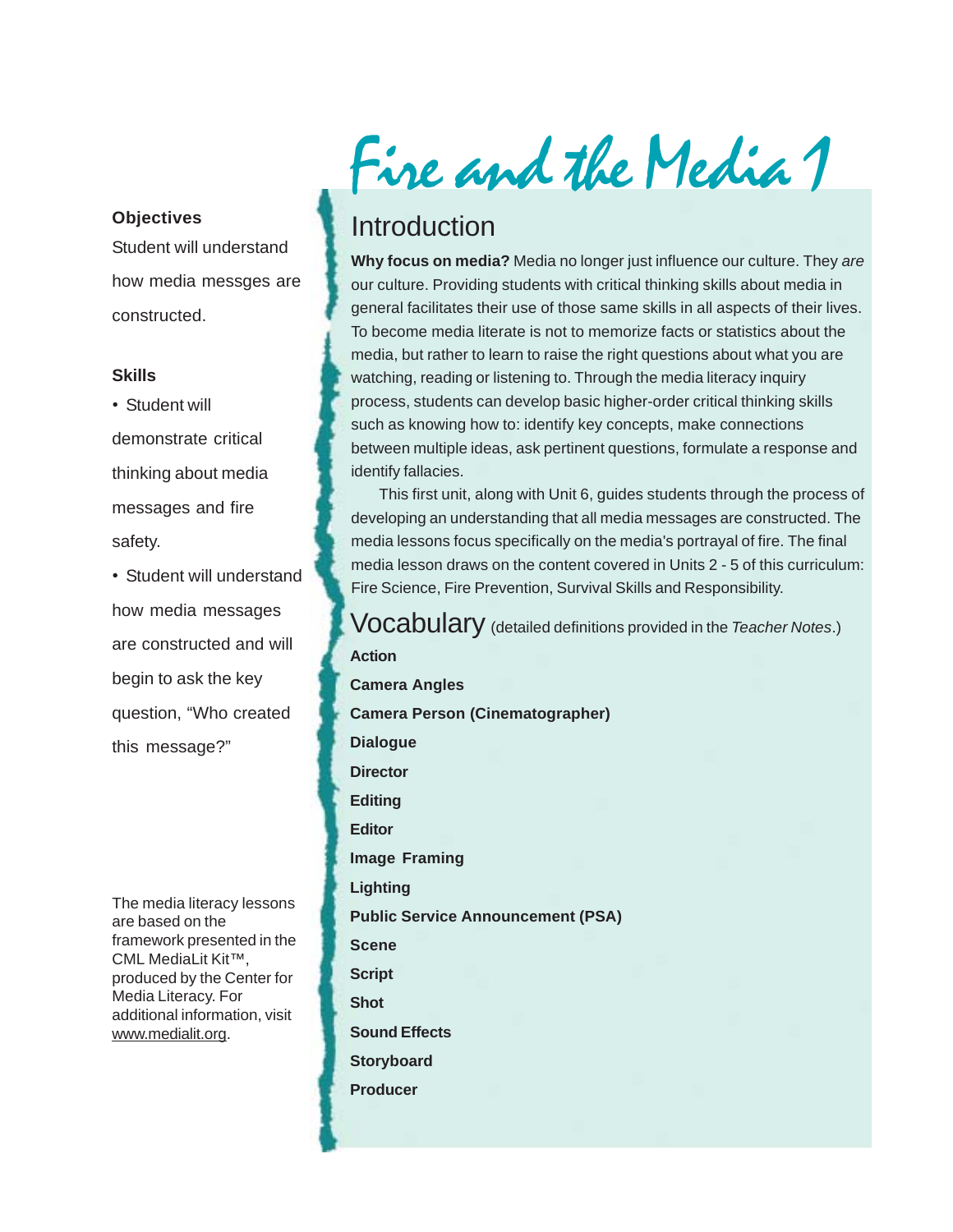

#### **Materials provided:**

- *Media Vocabulary Handout*
- *Video Viewing Work Sheet*
- TV commercial video clip
- *The Patriot* video clip



#### **Teacher preparation:**

- Review video clips prior to class
- Copies of the *Video Viewing Work Sheet*



- For Lessons B and C, repeat Lesson A, considering the depiction of fire in the media, with the following changes:
- Analyze a different video clip, either using one provided by the curriculum or one that is teacher-selected.
- Or…choose another medium, such as print. Examples of print are magazine and news paper ads and billboards.
- Or…music with fire content could be analyzed.
- Considerations for analyzing advertisements are found in the *Teacher Notes*.

#### **a class discussion and analysis activity**

Core Concept **All media messages are constructed.** Key Question **Who created this message?**

Introduce students to the core concept and the key question.

Teacher-led discussion

Focus on the building blocks of media messages and that the media messages they experience every day are the result of tremendous effort by teams of people.

Explore the concept of editing: many ideas may be presented during a production, but the final outcome is a carefully constructed (and edited) message.

Use the following question to drive student learning:

• What are some examples of media? *(film, television, books, video games, radio, billboards, magazines, newspapers, mass mailed flyers, e-mail, internet)*

Using film as the medium to be analyzed, ask students:

- 1. How many people does it take to make a Hollywood movie? *(hundreds)*
- 2. What are some of the types of people who work on a movie? *(director, producer, lighting director, camera person [cinematographer], writer, music composer, editor, actors, costumers, sound person, special effects staff, marketing staff, make-up artists, etc.)*
- 3. Discuss the roles these people have in making a movie. *(go to page 3)*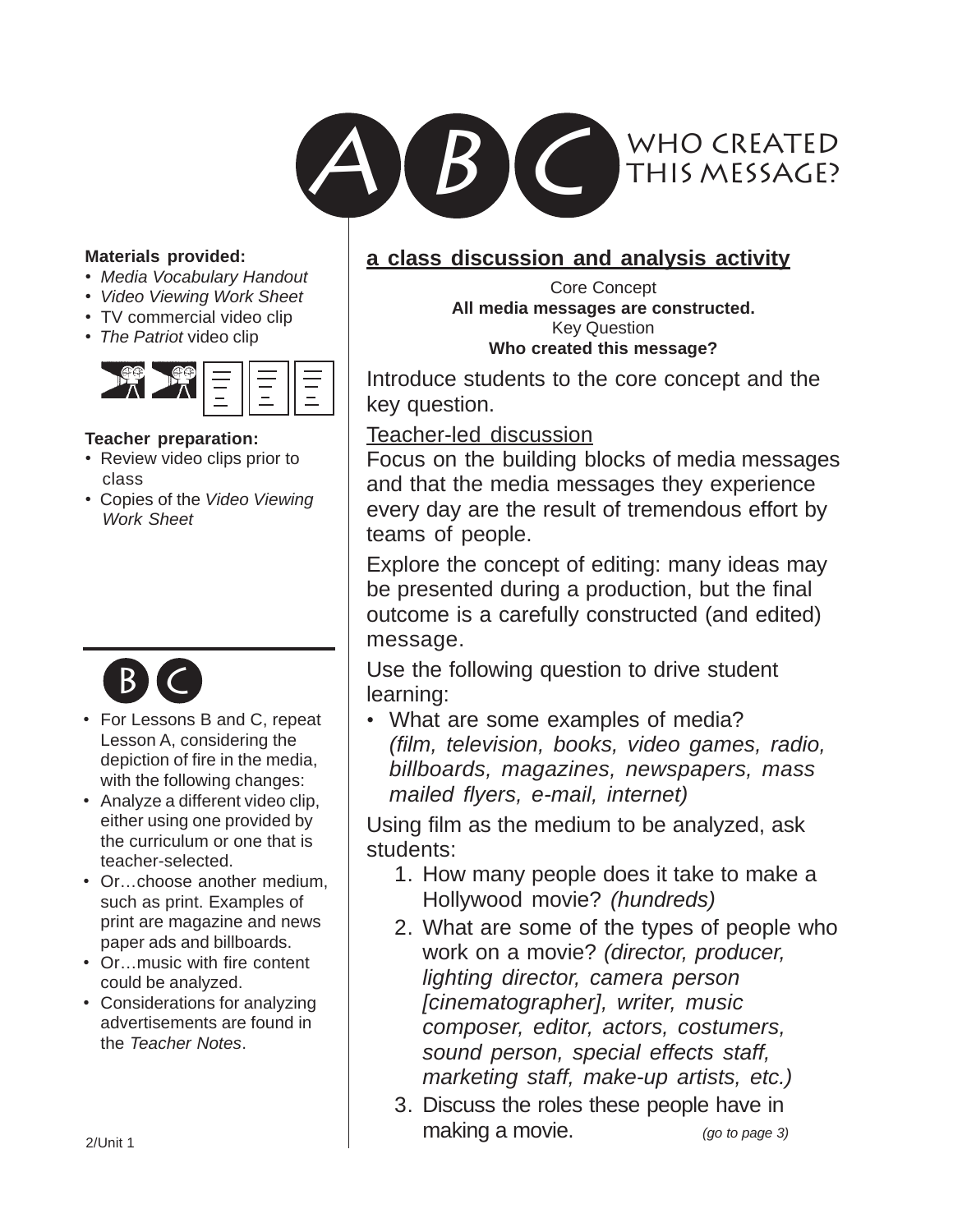WHO CREATED THIS MESSAGE? (continued)

### Small group activity

- Break the class into small groups.
- Distribute the *Video Viewing Work Sheet* to each student.
- Show one film clip.
- After viewing the video once, ask students to make notes on the work sheet about the clip they saw.
- Then assign each group member to a production role.
- Show the clip again and ask students to watch the clip from their "production perspective."
- In small groups, students discuss what they observed from the different production aspects.
- As a class, have groups share production role observations.
- Ask students what it means to say that "All media messages are constructed." Encourage them to identify examples from the film clip.

### Teacher-led discussion

Discuss the portrayal of fire in the TV commercial and *The Patriot*. Questions to guide the discussion are found on page 4.

*(go to page 4)*

#### **Production roles**

Camera person / cinematographer Lighting director **Editor** Audio/music supervisor Special effects coordinator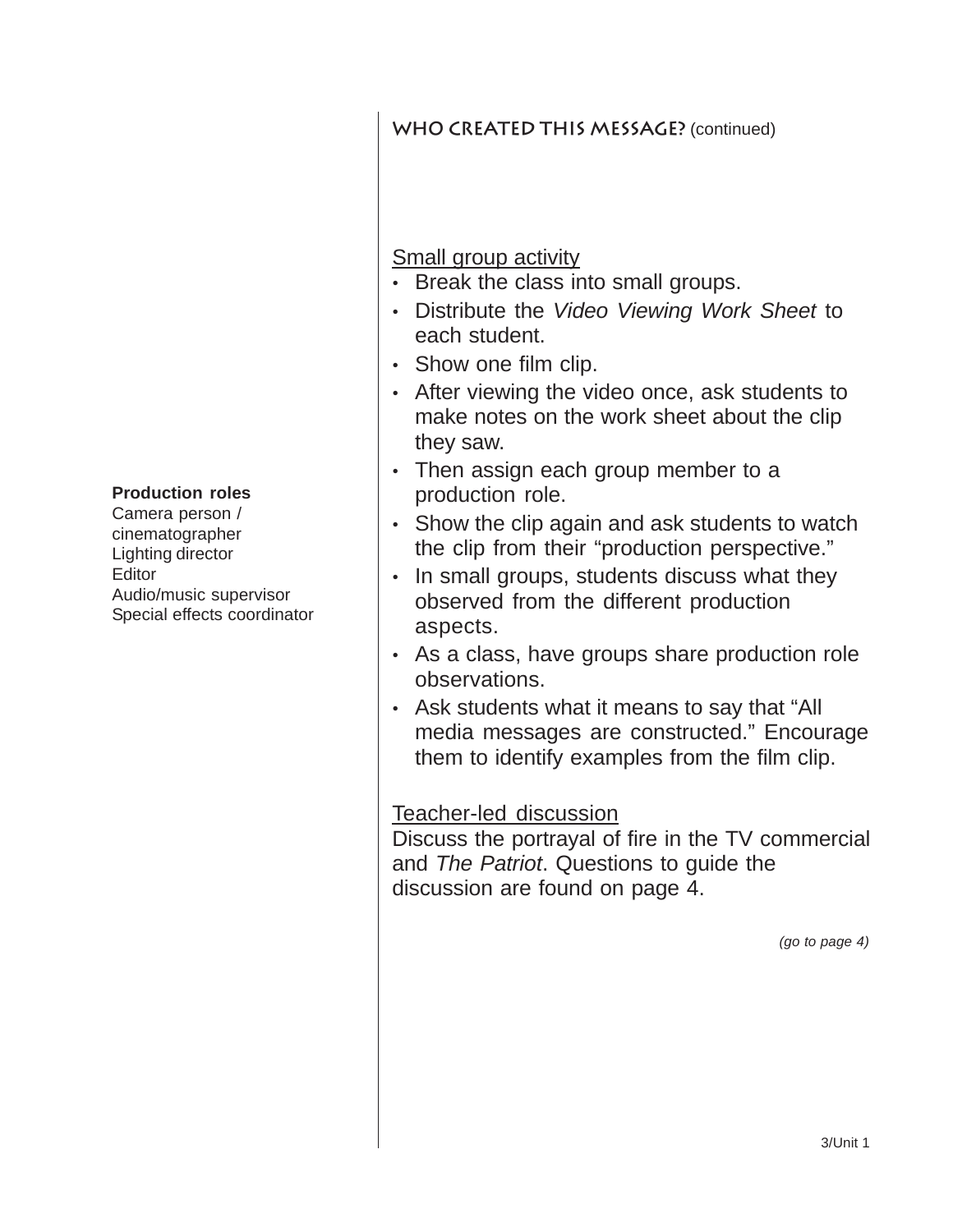### **Video Title TV Commercial**

## **Scene Description**

This commercial features a famous basketball player running down the court with a flaming basketball, while the message is about a new hot sauce.

*Discussion Notes:*

- What is the advertiser's message?
- What does the ball of fire symbolize?
- Why would the advertiser want to use fire in this way?
- Do you think he actually played with a blazing ball? If not, how was the effect created?

**Video Title** *The Patriot***, 2000 (Rated R)** Starring Mel Gibson, Heath Ledger

Scene contains no gratuitous violence or inappropriate language.

## **Scene Description**

After British soldiers set fire to Capt. Benjamin Martin's (Mel Gibson) house, Martin runs into the burning house, goes upstairs, picks up weapons, and then goes down the stairs and exits the house.

*Discussion Notes:*

- Compare smoke seen from the outside of the house to the amount of smoke inside when Martin goes into the burning building.
- Can Martin see clearly inside? Would you expect that he would be able to based on the level of smoke on the outside of the building?
- Does the structure seem sound? Compare the level of fire and smoke on the inside and outside of the building. Are they the same?
- The level of fire inside the house seems to be the same inside – both upstairs and downstairs. Could that be possible? Consider also the smoke on the outside of the building.
- Is it likely that ammunition stored in a box next to flames would not explode?
- How hot is it in the burning house?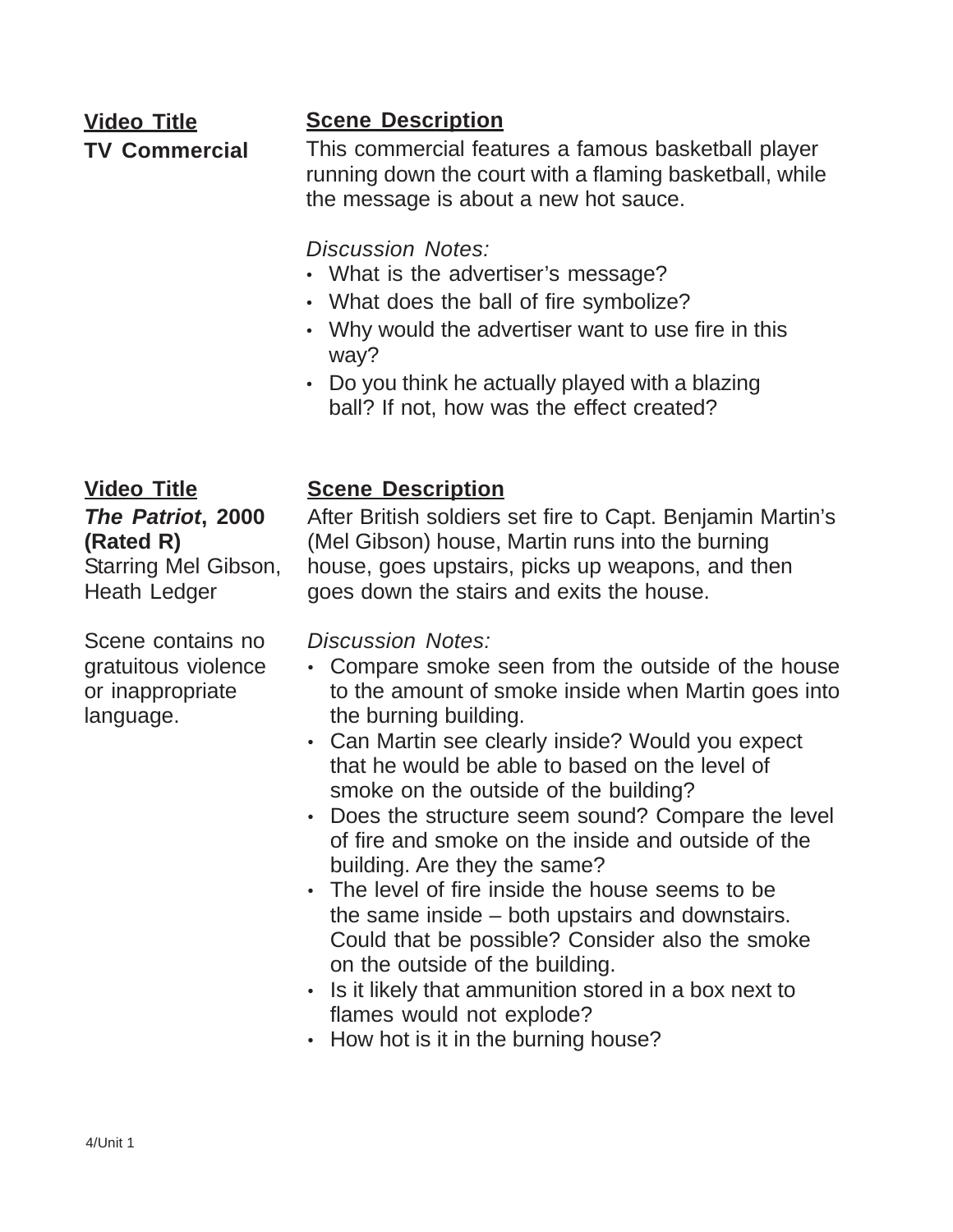# **Teacher Notes**

# **What is Media Literacy?**

Media Literacy is a 21<sup>st</sup> Century approach to education. It provides a framework to access, analyze, evaluate and create messages in a variety of forms—from print to video to the Internet. Media literacy builds an understanding of the role of media in society as well as essential skills of inquiry and self-expression necessary for citizens of a democracy.

# **Introduction**

Today's multimedia culture provides a nearly limitless resource for real world learning—from how to identify "point of view" by exploring how camera angles influence our perception of the subject being photographed to how to determine whether information on an Internet site is bogus or legitimate. Although mediated messages appear to be self-evident, in truth, they use a complex audio/visual "language" which has its own rules (grammar) and which can be used to express many-layered concepts and ideas about the world.

Whether we are watching the nightly news or passing a billboard on the street, the media message we experience was written by someone (or probably several people), pictures were taken and a creative designer put it all together. But this is more than a physical process. What happens is that whatever is "constructed" by just a few people becomes "normal" for the rest of us; like the air we breathe, it usually goes unquestioned. But as the audience, we don't get to see or hear the words, pictures or arrangements that were rejected. We only see, hear or read what was accepted. Helping people understand how media are put together—and what was left out—as well as how the media shape what we know and understand about the world we live in is a critical first step in helping them navigate their lives through a global and technological society.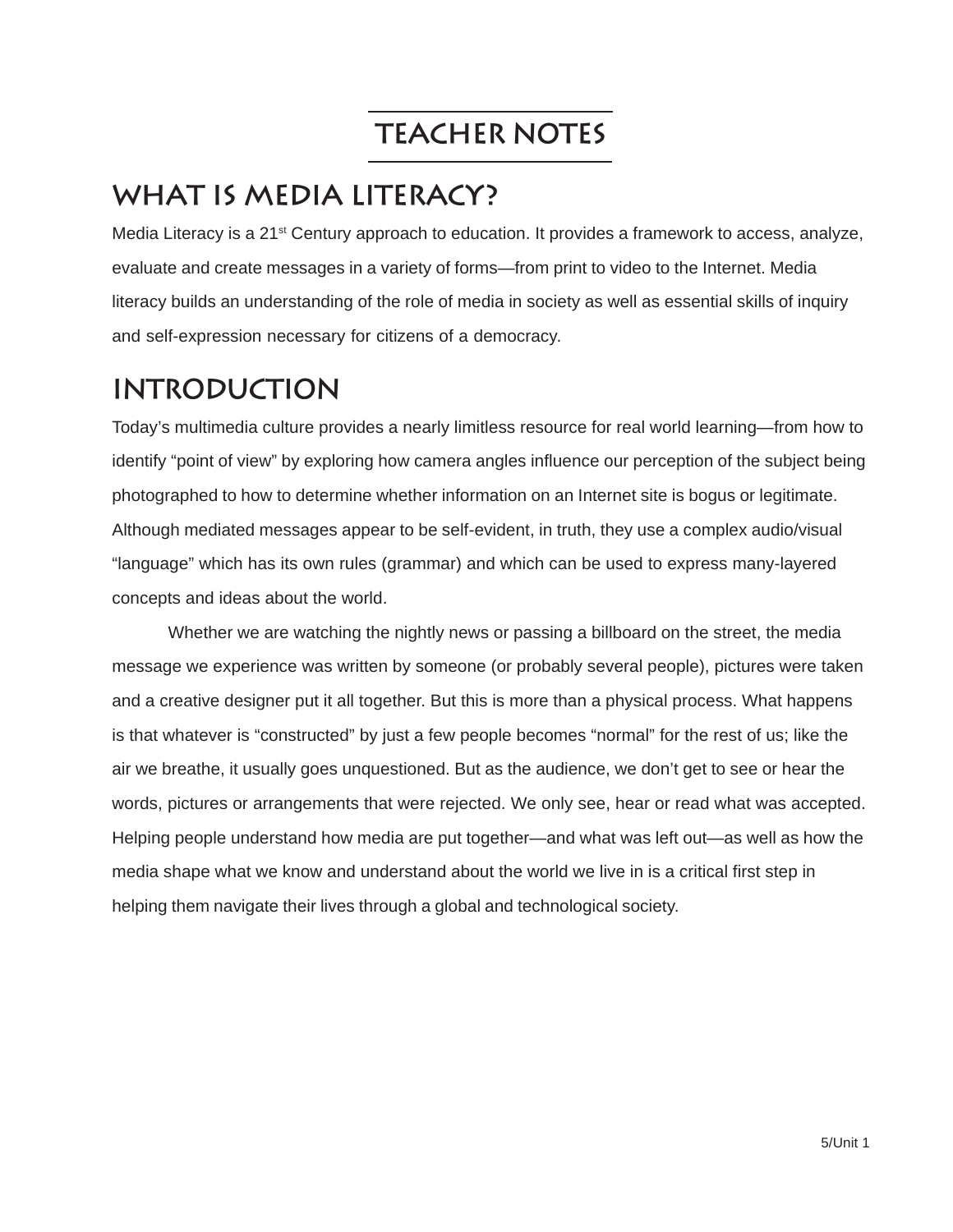# **There are five Core Concepts and five Key Questions to media literacy.**

| <b>Core Concept</b> |                                         | <b>Key Question</b>                               |
|---------------------|-----------------------------------------|---------------------------------------------------|
|                     | All media messages are constructed.     | Who created this message?                         |
| 2                   | Media messages are constructed using    | What techniques are used to attract my attention? |
|                     | a creative language with its own rules. |                                                   |
| 3                   | Different people experience the same    | How might other people understand                 |
|                     | media message differently.              | this message differently than I do?               |
| 4                   | Media have embedded values and points   | What lifestyles, values and points of view are    |
|                     | of view.                                | represented or omitted in this message?           |
| 5                   | Media are organized to gain profit or   | Why was this message sent?                        |
|                     | power.                                  |                                                   |

**Units 1 and 6 in this curriculum are built on the first of the five Core Concepts and Key Questions:**

ALL MEDIA MESSAGES ARE CONSTRUCTED (Core Concept 1)

WHO CREATED THIS MESSAGE? (Key Question 1)

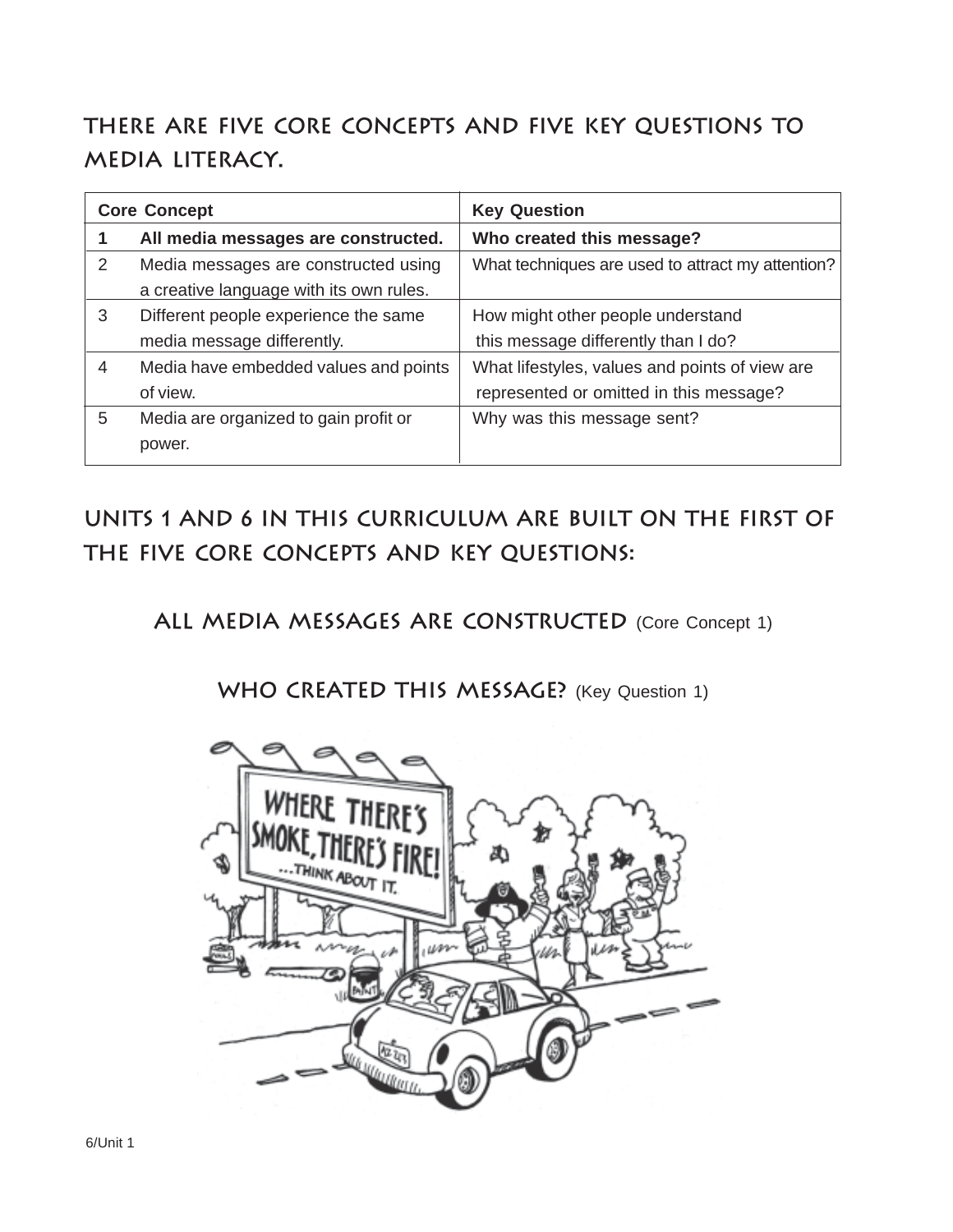

# **Process Skills**

The media literacy process combines both analytical (deconstruction) skills and creative communications (construction/production) skills. While both activities can happen independently, when theory unites with application, students can discover and express their learning in an interconnected and natural process. The media literacy process teaches and strengthens many different skills which can be summarized under four specific skills 1) Access, 2) Analyze,

3) Evaluate, and 4) Create.

## **1) Access**

When people *access* messages, they are able to collect relevant and useful information and comprehend its meaning effectively. They can:

- Read print as well as multimedia messages with high levels of comprehension.
- Recognize and understand a rich vocabulary of words, symbols and techniques of communication.
- Develop strategies for locating information from a wide variety of sources.
- Select an assortment of types of information relevant to the purpose of a task.

# **2) Analyze**

When people *analyze* messages, they are able to examine the design of the message's form, structure and sequence. They can make use of artistic, literary, social, political and economic concepts to understand the context in which the message occurs. For example,

- Use prior knowledge and experiences to predict outcomes.
- Interpret a message using concepts such as purpose, audience, point of view, format, genre, character, plot, theme, mood, setting, context.
- Use strategies including compare/contrast, fact/opinion, cause/effect, listing and sequencing.
- Use knowledge about the historical, political, economic and social contexts in which messages are created and interpreted.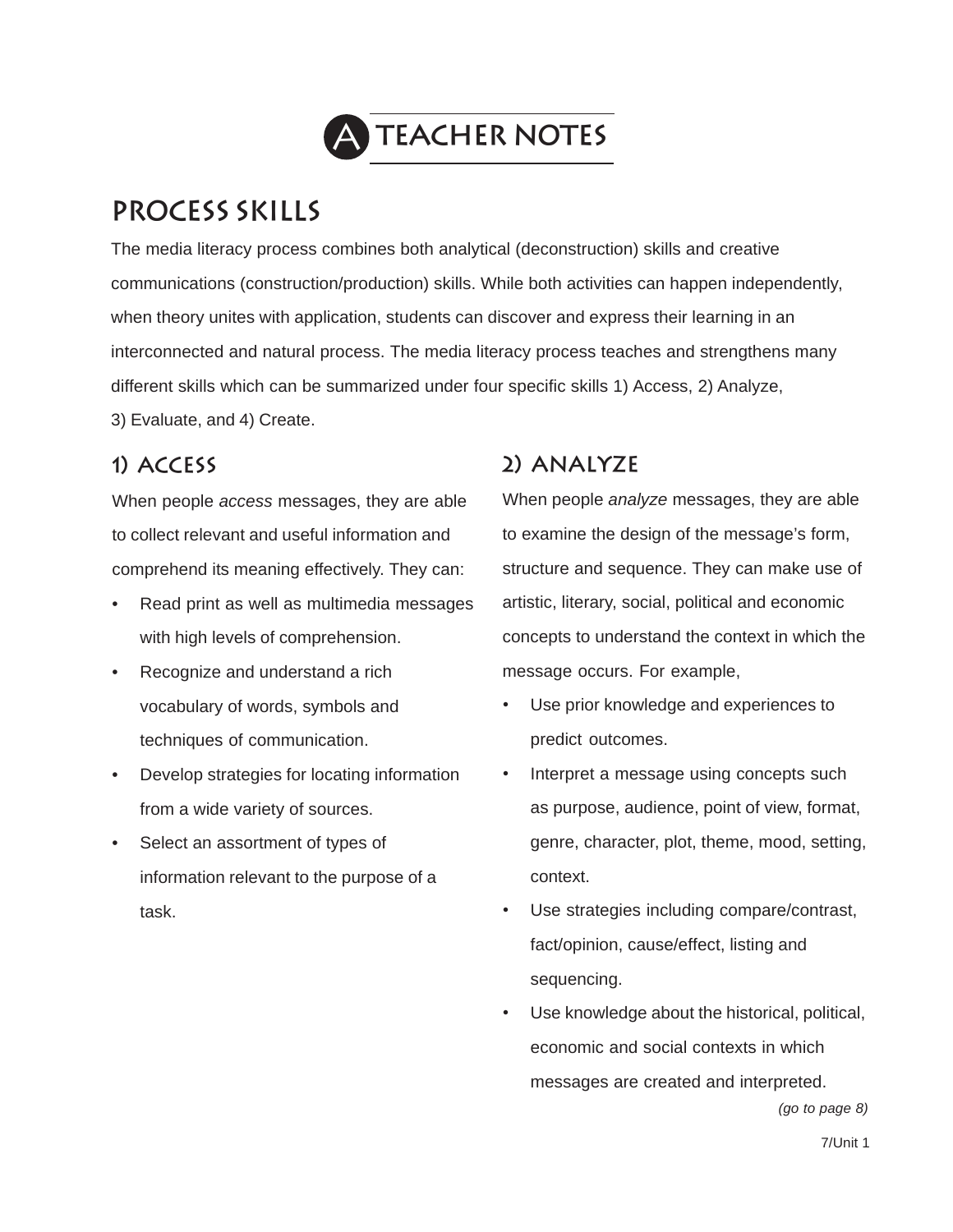

# A **Teacher Notes**

## **3) Evaluate**

When people *evaluate* messages, they are able to relate messages to their own experience and make judgments about the veracity, quality and relevance of messages. This includes being able to:

- Appreciate and take pleasure in interpreting messages in different genres and forms.
- Respond in print and orally to messages of varying complexity and content.
- Evaluate the quality of a message based on its content and form.
- Judge the value of a message based on one's ethical, religious or democratic principles.

## **4) Create**

When people *create* (or communicate) messages, they are able to "write" their ideas, using words, sounds and/or images effectively for a variety of purposes, and they are able to make use of various technologies of communication to create, edit and disseminate their message.

- Make use of brainstorming, planning, composing and revising processes.
- Use writing and oral language effectively with mastery of rules of language usage.
- Create and select images effectively to achieve various goals.
- Use technologies of communication in the construction of messages.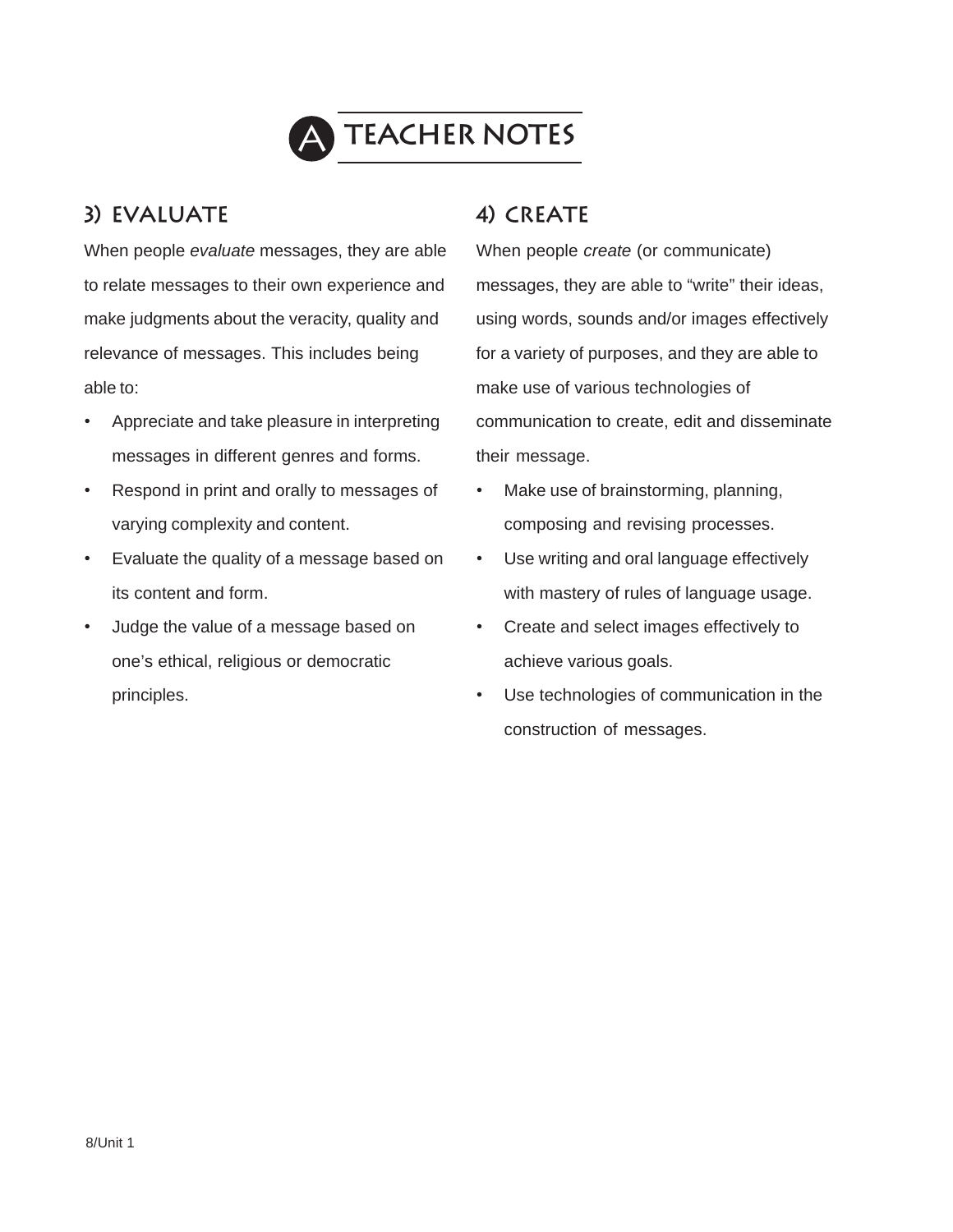

Note: The following article is reprinted from The Center for Media Literacy's Web site. The suggested considerations cover many topics. Use them as a guide to develop fire-specific questions for your lessons.

#### **How to analyze an advertisement**

#### Finding ads' hidden messages

There's more to advertising's message than meets the casual eye. An effective ad, like other forms of communication, works best when it strikes a chord in the needs and desires of the receiving consumer — a connection that can be both intuitive and highly calculated. The following questions can help foster an awareness of this process. Use them for class or group discussions or your own individual analysis of ads or commercials. You may be surprised by the messages and meanings you uncover.

- 1 What is the general ambience of the advertisement? What mood does it create? How does it do this?
- 2 What is the design of the advertisement? Does it use axial balance or some other form? How are the basic components or elements arranged?
- 3 What is the relationship between pictorial elements and written material and what does this tell us?
- 4 What is the use of space in the advertisement? Is there a lot of "white space" or is it full of graphic and written elements?
- 5 What signs and symbols do we find? What role do they play in the ad's impact?
- 6 If there are figures (men, women, children, animals) what are they like? What can be said about their facial expressions, poses, hairstyle, age, sex, hair color, ethnicity, education, occupation, relationships (of one to the other)?
- 7 What does the background tell us? Where is the advertisement taking place and what significance does this background have?

*(go to page 10)*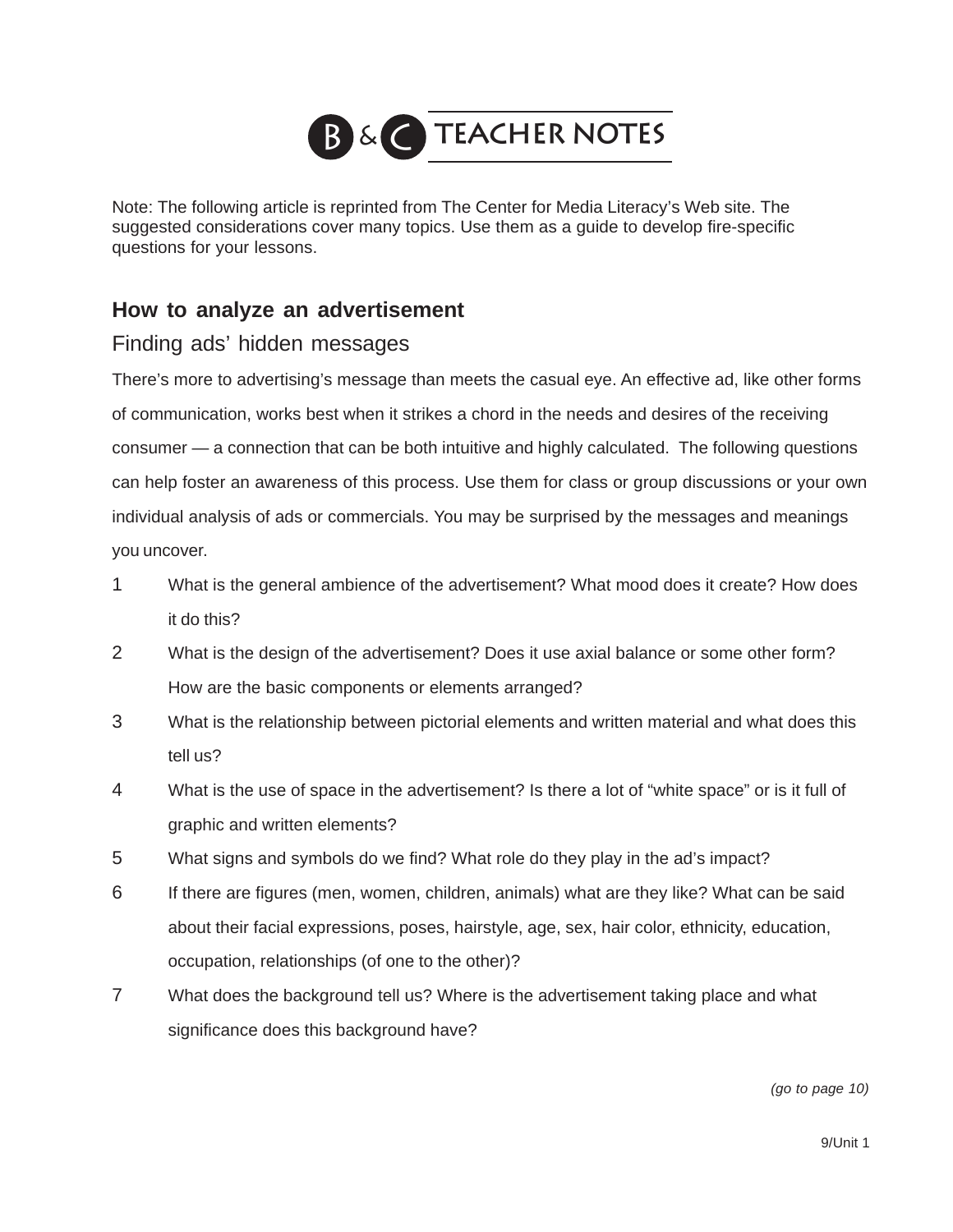- 8 What action is taking place in the advertisement and what significance does it have? (This might be described as the ad's "plot.")
- 9 What theme or themes do we find in the advertisement? What is it about? (The plot of an advertisement may involve a man and a woman drinking but the theme might be jealousy, faithlessness, ambition, passion, etc.)
- 10 What about the language used? Does it essentially provide information or does it try to generate some kind of emotional response? Or both? What techniques are used by the copywriter: humor, alliteration, definitions of life, comparisons, sexual innuendo, and so on?
- 11 What typefaces are used and what impressions do they convey?
- 12 What is the item being advertised and what role does it play in American culture and society?
- 13 What about aesthetic decisions? If the advertisement is a photograph, what kind of a shot is it? What significance do long shots, medium shots, close-up shots have? What about the lighting, use of color, angle of the shot?
- 14 What sociological, political, economic or cultural attitudes are indirectly reflected in the advertisement? An advertisement may be about a pair of blue jeans but it might, indirectly, reflect such matters as sexism, alienation, stereotyped thinking, conformism, generational conflict, loneliness, elitism, and so on.

Copyright, Center for Media Literacy, www.medialit.org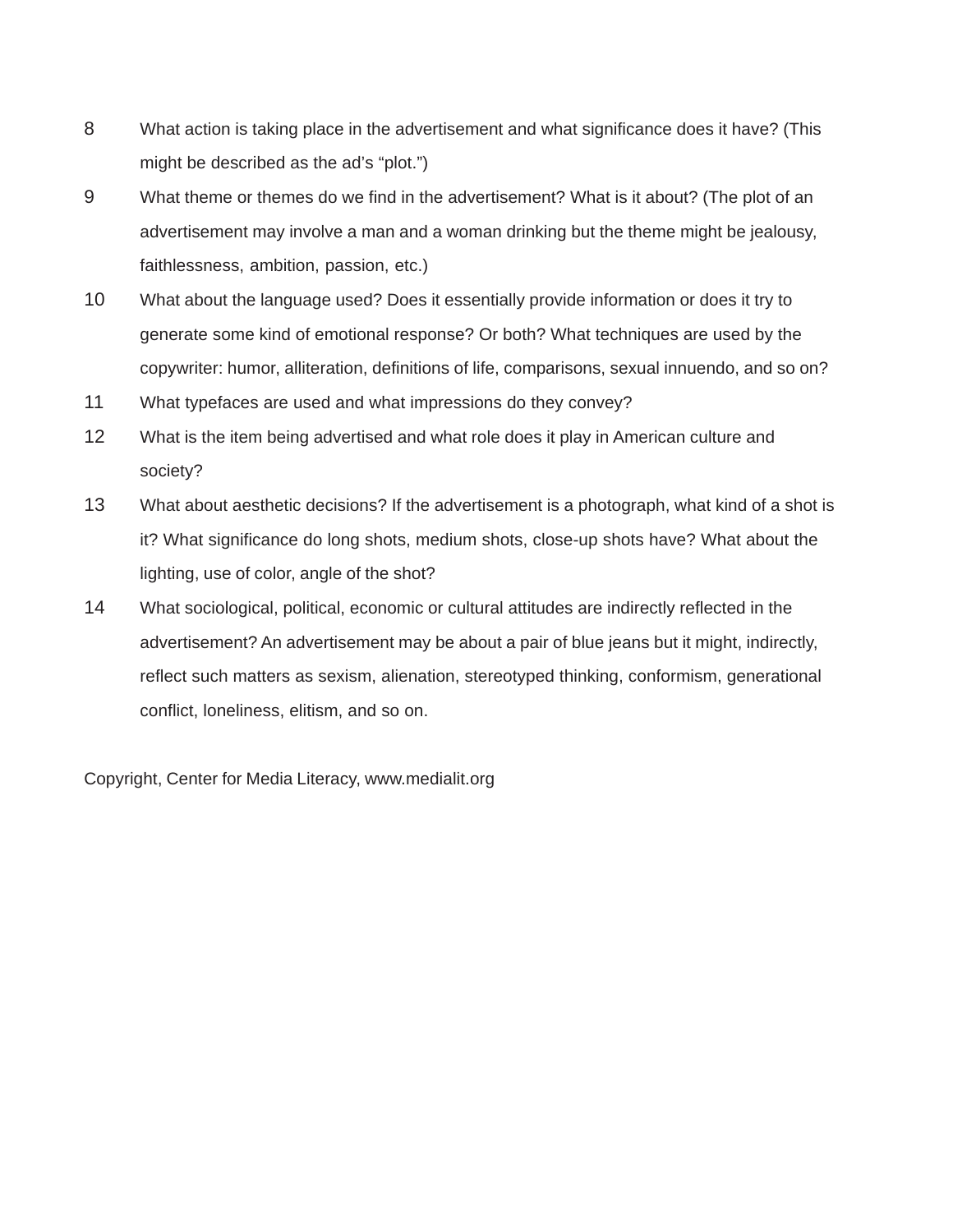# **Media Vocabulary Handout**

These definitions refer to film and television specifically, but are also applicable to other media.

**Action** - activity that happens within the script and in front of the camera

**Camera angles** - various positions of the camera with respect to the subject, each giving a different viewpoint or effect: a *low angle* camera looks up making the subject appear large, powerful, threatening; a *high angle* camera looks down making the subject appear small, weak, inferior, *camera positioned at eye-level* makes the subject appear equal

**Camera person (cinematographer)** - person who runs the motion-picture camera

**Dialogue** - language exchanged between one or more actors

**Director** - person who supervises the actors and directs the action in the production

**Editing** - the act of putting together shots, audio and effects in order to tell the story

**Editor** - person who puts shots together into scenes and, in turn, scenes into the movie

**Image framing** - the visuals contained in the camera lens that will be captured on film: *a Wide shot* captures landscapes, people in their entirety; *a Medium shot* shows representative portions of the

whole such as a person from the chest up; *a Close-up shot* shows detail, often reflects emotion or intimacy

**Lighting** - use of real and artificial light to illuminate the subject matter

**Producer** - person in charge of the coordination of all details pertaining to the production

**Public Service Announcement (PSA)** - an advertisement presented to the viewing public for the purpose of informing or educating them

**Scene** - multiple shots edited together in a sequence, which take place in a specific period in time (e.g. dusk) and in the same setting (e.g. interior, hotel room)

**Script** - written plan for a production including story, dialogue, direction, sound effects, special effects and notes on action

**Shot** - an individual, unedited film segment

**Sound effects** - additional sounds (either real or artificial) added to film for the purpose of enhancing dramatic impact

**Storyboard** - rough sketches illustrating individual shots that make up the scenes of a production, including dialogue, sound effects, and action

**Writer** - person who writes the script